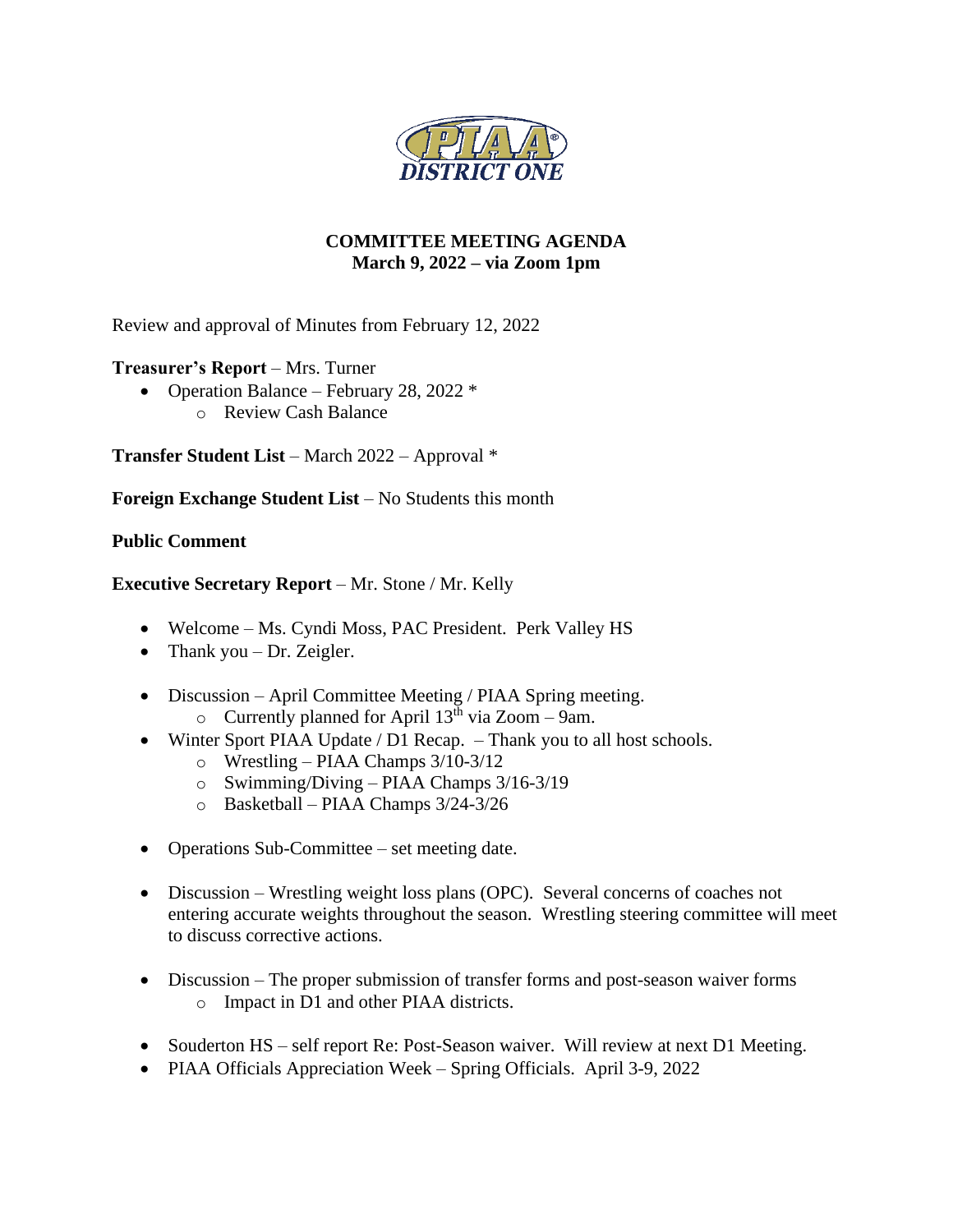# **PIAA BOD Report** – Dr. Barber

- PIAA BOD approved language modifications to Article VI, Section C (post-season waivers). Submission of post-season waivers will remain at 30 days prior to the postseason.
- PIAA BOD approved Girls Wrestling as a recognized sport for next cycle.
- Discussion: the number of PIAA playoff qualifiers for each sport. Suggestion to limit the number of teams per district to 20%. No action taken. Tabled to next BOD meeting.

## **New Business**

- Approval: the selection process for the assignment of Winter Officials to the District One and PIAA playoffs and championships.
- Discussion: PIAA Officials concerns due to lack of baseball officials for MS contests. Options for MS to play contests if there are no officials.
- Discussion: Media Policy Geoff Per

## **Old Business**

- Discussion: Post-Season Waiver hearing practices: Any document review that is not approved unanimously by the D1 Committee will require a hearing. Post-season waiver documents with "OTHER" chosen as a reason for the waiver request will require a hearing before the D1 Committee.
- Recommendation from Sub-Committee: Official fees for 2022-2023 o Recommendation from Sub-Committee – 5% increase to base officials' fees. The Committee will continue to review each sport and determine if additional adjustments need to be made to the "factors" listed on the spread sheet.
- Approval: Follow up self-report Upper Darby / Haverford JV football contest.
- Sport Steering Committee structure.
	- o Consideration Change the structure of how Steering Committees are organized or keep the current policy. Current Policy*: A League / Division that has a membership of four (4) to six (6) member schools shall be entitled to one representative on the District Committee. A League / Division that has seven (7) or more member schools shall be entitled to two (2) Representatives.*  Proposed*: 1 rep / every 4 teams in each league*

**Officials Report** – Mr. Brady, Mrs. Gregory

**Middle School Report** – Mr. Heiland